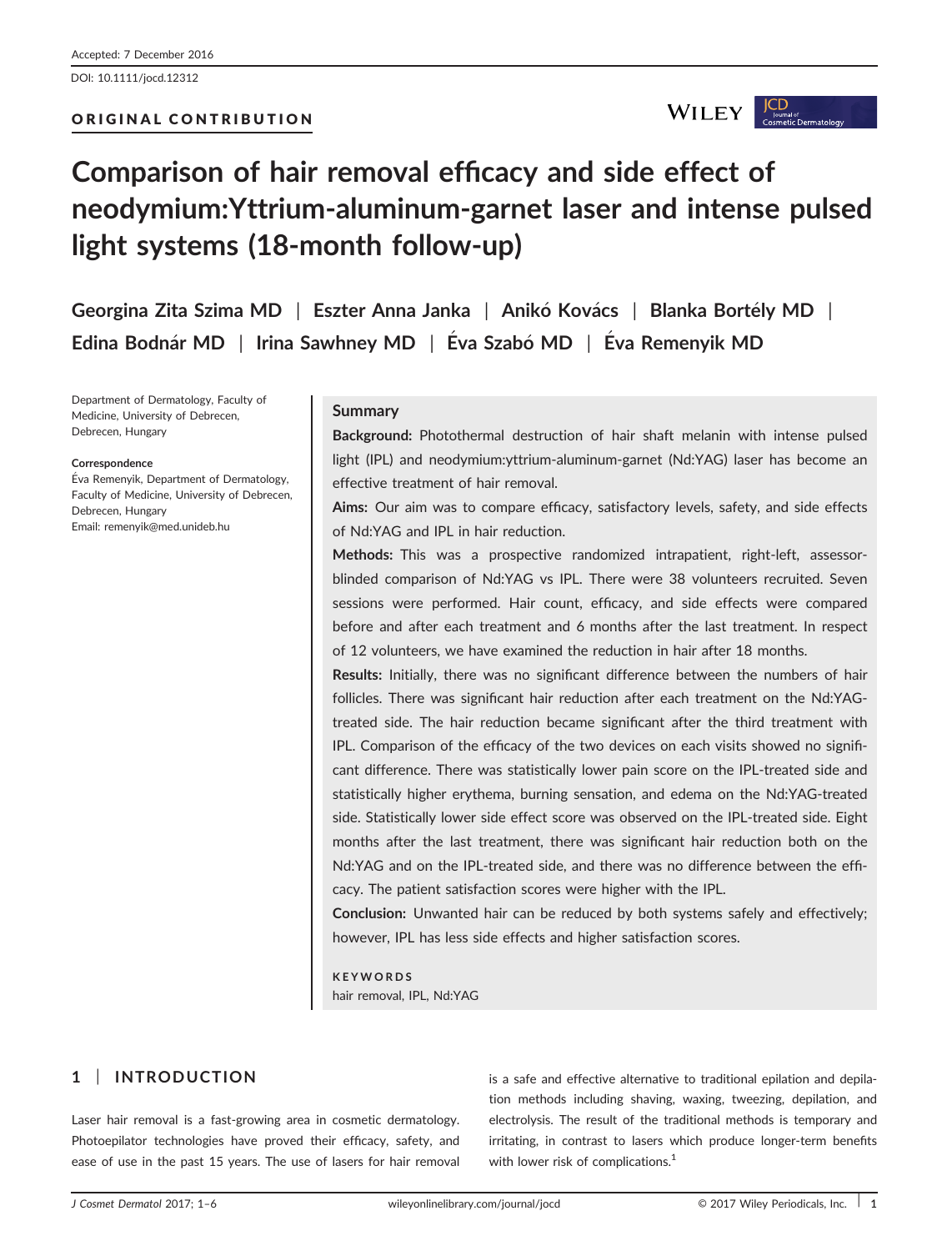$\frac{2}{2}$   $\frac{1}{2}$   $\frac{1}{2}$   $\frac{1}{2}$   $\frac{1}{2}$   $\frac{1}{2}$   $\frac{1}{2}$   $\frac{1}{2}$   $\frac{1}{2}$   $\frac{1}{2}$   $\frac{1}{2}$   $\frac{1}{2}$   $\frac{1}{2}$   $\frac{1}{2}$   $\frac{1}{2}$   $\frac{1}{2}$   $\frac{1}{2}$   $\frac{1}{2}$   $\frac{1}{2}$   $\frac{1}{2}$   $\frac{1}{2}$   $\frac{1}{2}$ 

With the correct wavelength, pulse duration, and fluence, light can cause thermal injury to the absorbing chromophore, the melanin. In hair removal, the melanin-rich targets are the hair bulb and the hair shaft. 2,3

After absorbing the light energy, photothermolysis is induced in hair follicle. To avoid the epidermal damage due to the absorption of the light by epidermal melanocytes, the interfollicular epidermis needs to be cooled down. The ideal candidate for the laser hair removal should have fair skin and dark terminal hair. The ideal wavelength to be absorbed selectively by the melanin and reach deep enough to the follicles is in the red and infrared spectrum. There are several light sources for hair reduction including ruby, alexandrite, long-pulsed neodymium:yttrium-aluminum-garnet (Nd:YAG), diode lasers, and intense pulsed light (IPL). <sup>4-8</sup>

There are differences among their indications, safety, and also economic considerations. The long-pulsed 1064 nm Nd:YAG laser can be used safely on dark skinned individuals.<sup>9</sup>

There are many different IPL systems with a broadband light source (400-1200 nm) from which the desired spectrum is filtered out using the appropriate cutoff filter. The epilation with these filters are reported to be as successful as laser systems, but the risk of burn and pigmentary changes are higher especially in darker skin types.3

Lasers usually apply scanner method, while IPL systems can use in motion technique to treat larger areas thus the overlapping or leaving out of areas can be avoided.

Hair removal with light using devices has become the most commonly used cosmetic procedure worldwide. Multiple choices are available to find the best treatment option for the patient depending on the skin type and treated areas.

There are many studies that compare the efficacy and safety of different light sources used in hair removal, but could we not find any study comparing Nd:YAG and IPL systems with a 18-month follow-up.

We aimed to compare the efficacy, satisfactory levels, safety, and side effects of Nd:YAG and (low energy) IPL in hair reduction with a 18-month follow-up period.

### 2 | MATERIALS AND METHODS

### 2.1 | Participants

It was a prospective, single-centered study approved by the University of Debrecen Medical Ethics committee (21019-1/2012/EKU (376/pi/12.). There were 38 untanned volunteers (skin phototype II-III). Inclusion criteria included skin phototype I-III, older than 18 years old with brown or black terminal hair. Exclusion criteria included active cutaneous inflammation or infection, active sunburn or intense tan, history of keloids and hypertrophic scarring, history of recurrent infections (herpes simplex), active vitiligo, and psoriasis at the targeted areas, patients who are on hormonal therapy, drugs with photosensitizing effects, any previous laser or electrolysis treatment and epilation or waxing within the period of 6 weeks, pregnancy, breastfeeding, and epilepsy.

#### 2.2 | Devices

Nd:YAG laser (Quanta system light C) system on 1064 nm with a round spot size of 12 mm, adjustable fluences of 25-55 J/cm<sup>2</sup>, pulse width 20-30 ms, and a contact cooling system.

IPL Alma laser (SHR) on 650-950 nm with a rectangular spot size of 5 cm<sup>2</sup>, fluence 7 J/cm<sup>2</sup>, (total energy/150 cm<sup>2</sup>-10.0-13.0 kJ, total energy) pulse frequency of 3 -s and a contact cooling mechanism with in motion technique.

### 2.3 | Procedure

This was a prospective randomized intrapatient, right-left, assessorblinded comparison of Nd:YAG laser vs IPL system. Each participant underwent a series of seven treatment sessions on the leg randomly selected the site and device at 4- to 6-week intervals. The whole leg was treated. A thin layer of ultrasound gel was applied to the treatment area as recommended by the manufacturer.

The setup and fluences used in both systems were within the recommended range based on skin type by the manufacturer (Table 1).

Hair count, efficacy, and side effects on both treated sides were compared before and after each treatment and 6 months after the last treatment. Furthermore, in respect of 12 volunteers, we examined the reduction in hair after 18-month follow-up period.

The same operator performed all treatments and was not involved in the assessment. For the accurate assessment, participants were instructed not to shave the hair on the treated areas 2 days prior each visit. Participants were instructed not to use any type of hair removal methods other than shaving, between the sessions and up to the last follow-up visit. Before the treatment and after the hair assessment, the would-be-treated area was shaved. After the treatment, cooling ice packs were used if it was required to reduce the pain. Local anesthesia was not applied. All of the standard safety measures were taken during the laser procedure.

Before the treatments and on the follow-up visits, digital photographs were taken by the same photographer using a digital camera (Canon Power Shot SX220 HS Digital Camera, Canon Inc., Tokyo, Japan) with equal lighting, position, and settings on a welldefined target  $25$ -cm<sup>2</sup> area. In this area, the amount of hair was counted from the digital photographs in both sides. After every treatment, the participants scored the erythema, edema, burning sensation, and pain between 0 and 5. Participants scored the satisfaction based on a scale ranging from 0 (no improvement) to 100 (total disappearance of the hair) at 1, 3, 6, 18 months after the last

TABLE 1 The setup and fluence of Nd:YAG laser and IPL system

|                      | Nd:YAG                             | IPL                   |
|----------------------|------------------------------------|-----------------------|
| Energy (pulse width) | 25-55 J/cm <sup>2</sup> (20-30 ms) | $7$ J/cm <sup>2</sup> |
| Spot size            | 12 mm (diameter)                   | $5 \text{ cm}^2$      |
| Frequency            | $1 - 1.5 - 2$ Hz                   | 3 Hz                  |
| Cooling              | Contact                            | Contact               |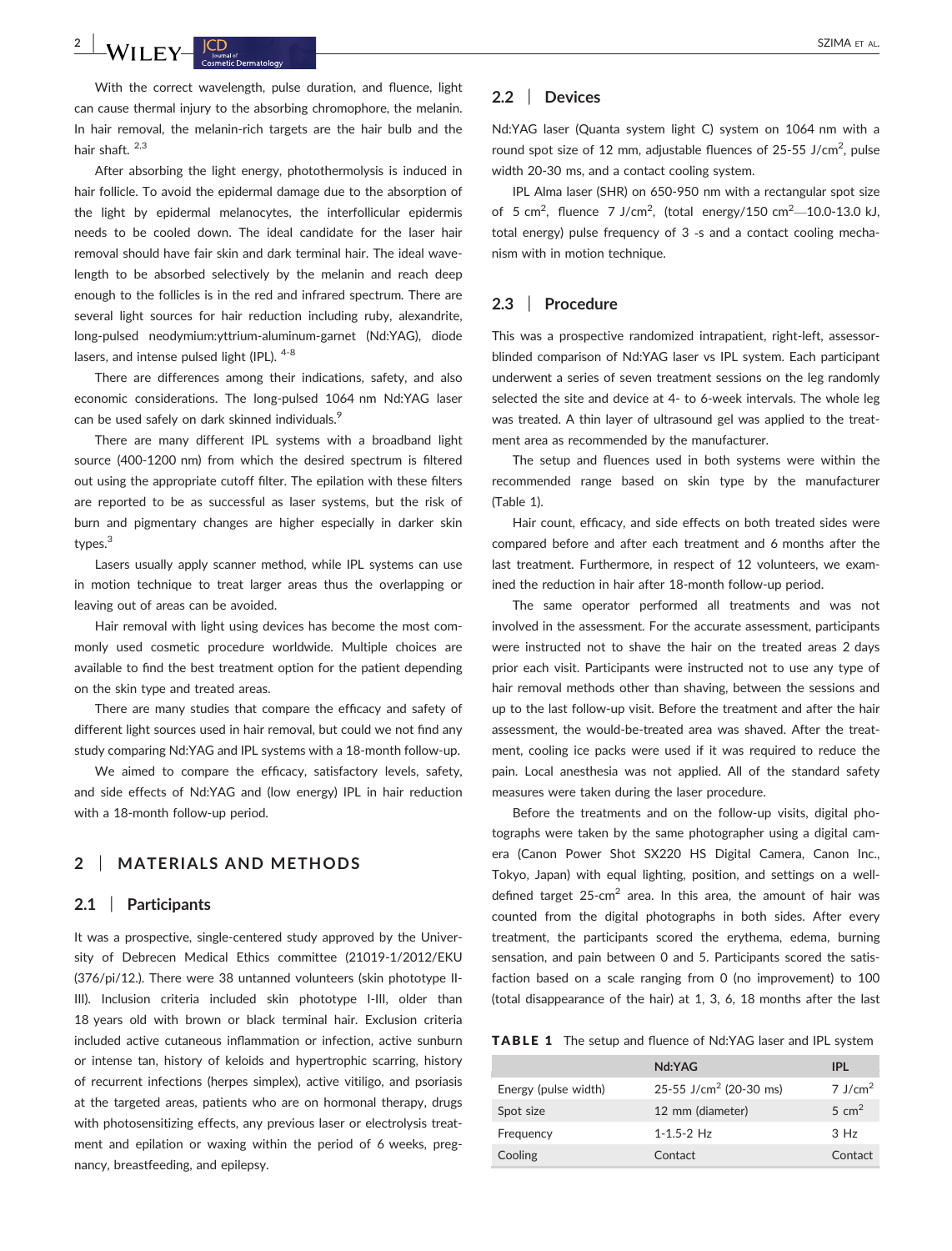FIGURE 1 Compared to the baseline hair reduction after each treatment on the Nd:YAG-treated side (N=38). Analyzed with repeated-measures ANOVA test supplemented with Newman-Keuls post hoc test. \*Significant compared to the baseline

FIGURE 2 Compared to the baseline hair reduction after each treatment on the IPL-treated side (N=38). Analyzed with repeated-measures ANOVA test supplemented with Newman-Keuls post hoc test. \*Significant compared to the baseline



FIGURE 3 Comparison of Nd:YAG laser and IPL device, total score of side effects during treatments

treatment session. We also asked the patients whether they would use the applied treatment methods again or which one would they recommend to their friends.

Quantitative variables were described as means and standard deviations (SD). The data did not show normal distribution that is why it was normalized by logarithmic transformation. Comparing the two baseline characteristics and the effectiveness of the two treatments at each treatment time, we used dependent t-test. During the treatments, the change of the number of hairs was analyzed by repeated-measures ANOVA test supplemented with Newman-Keuls post hoc test. The side effects of compared two treatments were counted by sign test.

The significance level was .05.

Statistical analysis was performed by STATISTICA 13.1. (STATIS-TICA package for Windows, Release 13.1, StatSoft, Inc., Tulsa, OK, USA).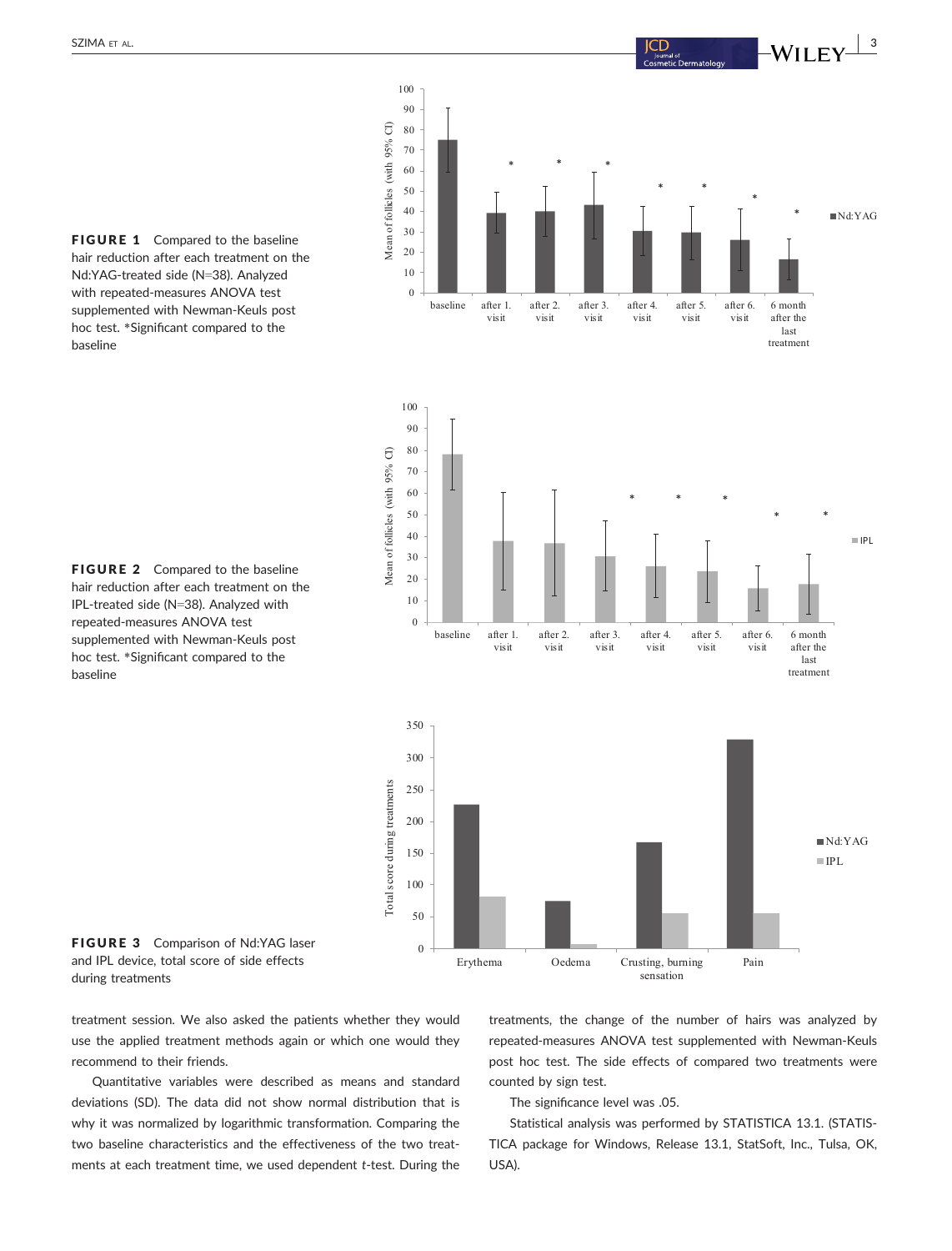



#### 3 | RESULTS

Among the 38 volunteers, 12 volunteers completed the 18-month study. Twelve participants were withdrawn from the study due to nonattendance at the long-term follow-up visits. The participants have skin phototype II and III.

Initially, there was no significant difference between the number of hair follicles (Nd:YAG:  $75.16 \pm 49.52$ : IPL:  $78.11 \pm 52.26$  $P = .510$ 

Thirty-eight volunteers had significant hair reduction after each treatment on the Nd:YAG-treated side compared to the baseline (P=.001; P=.003; P=.001; P<.001; P<.001; P<.001). Meanwhile, the hair reduction was not significant after the first and second treatment on the IPL-treated side ( $P=.079$ ;  $P=.077$ ), but became significant after the third treatment ( $P=.006$ ;  $P=.004$ ;  $P=.001$ ;  $P<.001$ ; Figure 1). Comparison of the efficacy of the two devices on each visits showed no significant difference (P=.738; P=.573; P=.093; P=.407; P=.180; P=.115). Six months after the last treatment on the Nd:YAG-treated side (P<.001) and also on the IPL-treated side (P<.001), we observed significant hair reduction compared to the baseline (Figure 2). There was no significant difference between the efficacy of the two treatments ( $P = .784$ ).

There was statistically lower pain score (P<.001) on the IPL-treated side compared to Nd:YAG and statistically higher erythema (P<.001), burning sensation (P<.001), and edema (P<.001) on Nd: YAG-treated side compared to IPL (Figure 3).

Statistically lower side effect (P<.001) score was observed on IPL-treated side compared to Nd:YAG.

Analyzing the results of 12 volunteers 18 months after the last treatment, we observed significant hair reduction in both Nd:YAGand IPL-treated side (P<.001, P<.001; Figure 4).

The patient satisfaction scores were higher with IPL system (86%) compared to Nd:YAG laser (62.5%). About 67% of the participants would apply again Nd:YAG laser, and 100% would apply IPL again. About 58% of the participants would recommend Nd:YAG treatment, and 100% of the participants would recommend IPL treatment.

FIGURE 4 Eighteen months after the last treatment hair reduction both on the Nd:YAG-treated and on IPL-treated side (N=12). Analyzed with repeated-measures ANOVA test supplemented with Newman-Keuls post hoc test. \*Significant compared to the baseline

#### 4 | DISCUSSION

Hair removal with light-based devices has become one of the most commonly used cosmetic procedures worldwide. Several laser and light-based devices are in use for laser hair removal. There are many comparative studies on the efficacy, treatment outcome, and side effects between Nd:YAG and IPL systems in the management of hair removal, but this is the first study comparing Nd:YAG and IPL systems with 18-month follow-up period. The effectiveness of different light-based depilation devices varies significantly due to subjects biological variables such as anatomical location, epidermal pigmentation, duration of the hair follicle cycle, and androgen status.<sup>10</sup>

In this study, two devices were compared in the same subject, at the same anatomical location, at the same time. In our trial, we chose the lower limb as the anatomical site of study treatment because this area is suitable for a site-to-site comparison. In addition, only study participants of the skin phototype II and III were included, so differences in efficacy could be attached to the variables of the different light sources and not to the subject. In our trial, laser parameters were adapted only slightly during the treatments, and because of the affined skin phototypes, the setting parameters were almost the same. Finally, we made a decision on a 18-month followup period because of the lack of studies evaluating long-term effects of Nd:YAG- or IPL-based photo-epilation reviewing the literature.

In a number of studies, the long-pulsed Nd:YAG laser treatment has demonstrated to be a safe and effective method for hair removal.9,11-14

In a study by Goh, a single session, long-pulsed Nd:YAG laser treatment was found to be more effective than IPL therapy for hair removal in skin types IV-VI, with a preferable side effect profile. The author explained this with the long-pulsed Nd:YAG laser being able to penetrate 5-7 mm depth into the dermis in contrast to the short wavelength IPL system used in this study. In our study, we treated patients with II-III skin phototype seven times in a 4- to 6-week interval period, where we could use higher energy because the pigmentation side effects were low.15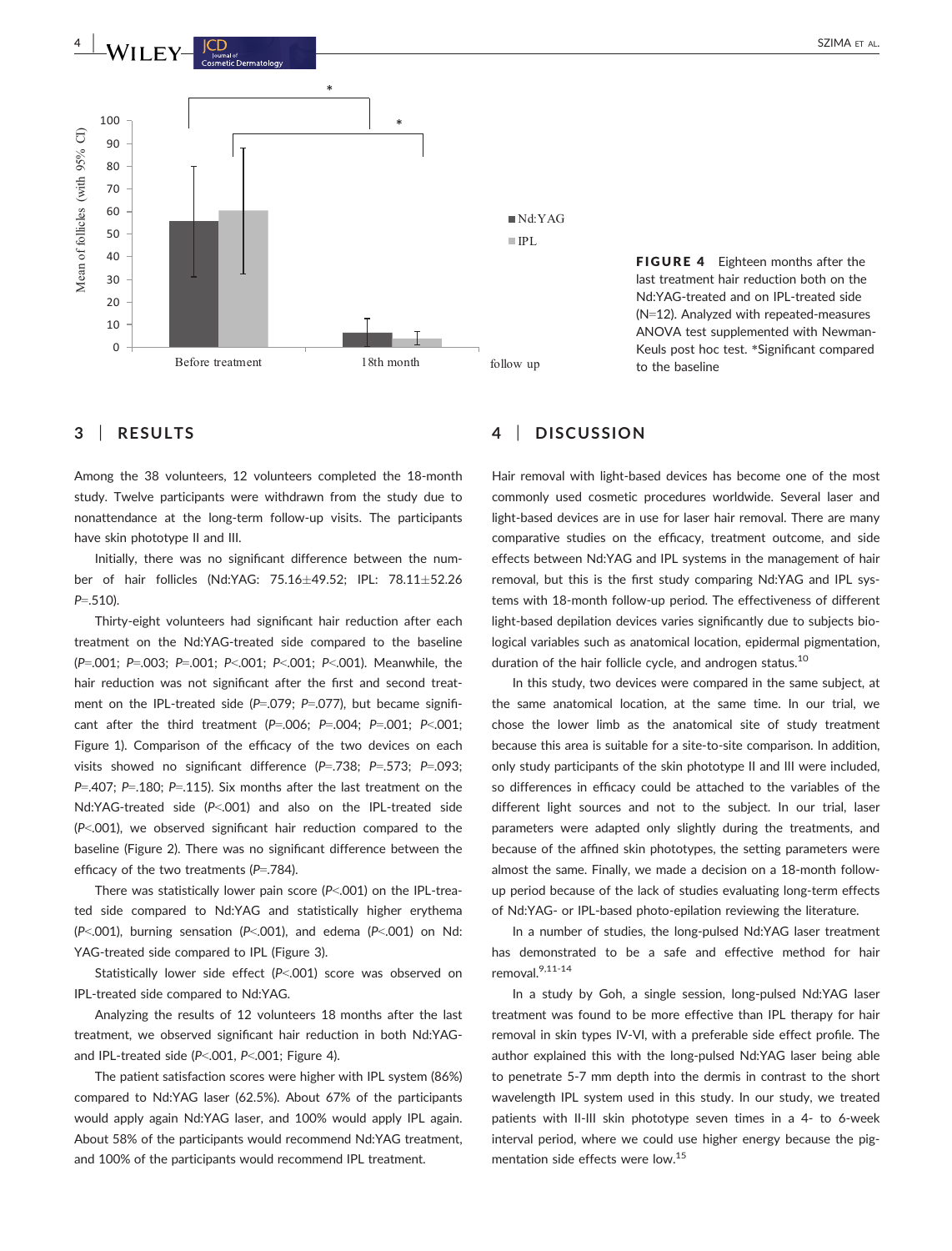Several studies have established the hair removal efficacy of IPL systems, and the clearance rate and satisfaction level vary greatly. In some studies, the satisfaction rate was as low as 33%, while other studies showed 90% clearance rate. 1,10,16-19

Bjerring et al. compared the ruby laser and IPL and concluded that the IPL device was more effective for hair removal.<sup>19</sup>

Another study evaluated the efficacy and side effects of diode laser, alexandrite laser and IPL treatment for hair removal. They found no significant difference in efficacy between the groups.<sup>20</sup>

A retrospective review of long- and short-pulsed alexandrite lasers and IPL showed no difference in the efficacy between the treated sides; however, higher number of treatments was needed with IPL device to achieve the same benefit.<sup>21</sup>

In this study, Nd:YAG laser and IPL therapy reduced hair growth significantly. However, Nd:YAG treatment was also significantly painful, which may limit the use of this device especially on more sensitive skin areas.

In a study by Ismail, hair reduction 6 months after last treatment session was 54.4% on IPL and 79.4% on Nd:YAG-treated side; in our study, at 6 months the hair reduction was 68.1% and 64.4% on IPL- and Nd:YAG-treated sides, respectively.<sup>11</sup>

In a study comparing Alexandrite, diode and Nd:YAG lasers 2 months after three treatments, the reduction in hair was 70.3%, 59.7%, and 47.4%, respectively.<sup>22</sup>

In our study, 4-6 weeks after the third treatment, we found 26.6% reduction in Nd:YAG-treated side.

Subjective assessment of the outcome by the study participants suggested two therapies as equally effective, but IPL was preferred to Nd:YAG.

In other studies, treated subjects reported treatment discomfort, pain, and intense burning sensations after Nd:YAG treatment In our study, the patients reported pain, crusting, and burning sensation on Nd:YAG-treated side.<sup>23-25</sup>

Contact cooling was used in this study without any topical anesthesia, which helped in pain evaluation. The results were similar to literature findings, pointing that Nd:YAG laser-assisted hair removal can cause pain during the treatments.<sup>26</sup>

The advantages of IPL devices include lower cost and the ability to treat larger areas at the same time. Lasers are more expensive and time-consuming especially when large areas are being treated with a small tip.<sup>27</sup>

To reach our expected goal, we needed to set the optimal parameters after examination of the hair and skin color in the targeted area and we needed to inform our patients about the realistic expectations. With lower fluences, there is a higher possibility to achieve temporary and not permanent hair loss.

With the optimal parameters, each treatment session leads to 15%-30% hair loss.<sup>3</sup>

In conclusion, for hair removal in skin phototype II-III individuals, IPL (low energy in motion) system is a better choice than the long-pulsed 1064 nm Nd:YAG laser due to the higher levels of satisfaction.

This study is the first randomized controlled trial that compares the efficacy, safety, and side effect profile of Nd:YAG laser and IPL treatment for photo-epilation with a long-term follow-up of 18 months. We have shown that 18 months after the last treatment, there was a significant hair reduction in both Nd:YAG- and IPL-treated side.

The patient satisfaction scores were higher with IPL system compared to Nd:YAG laser.

Study participants rated Nd:YAG therapy as significantly painful and more often associated with a strong burning sensation compared to IPL treatment. About 100% of the participants would apply again and would recommend IPL treatment.

Both devices achieved long-term hair removal and induced only transient side effects. Our results refer to the settings used in this study for both devices and the skin sites treated. Results at other skin sites using different treatment parameters might differ from ours.

#### CONFLICT OF INTEREST

The authors report no conflicts of interest. The authors alone are responsible for the content and writing of the manuscript.

#### REFERENCES

- 1. Amin SP, Goldberg DJ. Clinical comparison of four hair removal lasers and light sources. J Cosmet Laser Ther. 2006;8:65–68.
- 2. Gorgu M, Aslan G, Akoz T, Erdogan B. Comparison of alexandrite laser and electrolysis for hair removal. Dermatol Surg. 2000;26:37–41.
- 3. Goldberg DJ. Laser Dermatology: Pearls and Problems. Inc., 350 Main Street, Malden, Massachusetts 02148-5020, USA: Blackwell Publishing; 2008.
- 4. Liew SH. Laser hair removal: guidelines for management. Am J Clin Dermatol. 2002;3:107–115.
- 5. Battle EF Jr, Hobbs LM. Laser-assisted hair removal for darker skin types. Dermatol Ther. 2004;17:177–183.
- 6. Lask G, Eckhouse S, Slatkine M, Waldman A, Kreindel M, Gottfried V. The role of laser and intense light sources in photo-epilation: a comparative evaluation. J Cutan Laser Ther. 1999;1:3–13.
- 7. McDaniel DH, Lord J, Ash K, Newman J, Zukowski M. Laser hair removal: a review and report on the use of the long-pulsed alexandrite laser for hair reduction of the upper lip, leg, back, and bikini region. Dermatol Surg. 1999;25:425–430.
- 8. Dierickx CC, Grossman MC, Farinelli WA, Anderson RR. Permanent hair removal by normal-mode ruby laser. Arch Dermatol. 1998;134:837–842.
- 9. Lorenz S, Brunnberg S, Landthaler M, Hohenleutner U. Hair removal with the long pulsed Nd:YAG laser: a prospective study with one year follow-up. Lasers Surg Med. 2002;30:127–134.
- 10. Dierickx CC. Hair removal by lasers and intense pulsed light sources. Dermatol Clin. 2002;20:135–146.
- 11. Ismail SA. Long-pulsed Nd:YAG laser vs. intense pulsed light for hair removal in dark skin: a randomized controlled trial. Br J Dermatol. 2012;166:317–321.
- 12. Alster TS, Bryan H, Williams CM. Long-pulsed Nd:YAG laser-assisted hair removal in pigmented skin: a clinical and histological evaluation. Arch Dermatol. 2001;137:885–889.
- 13. Ross EV, Cooke LM, Timko AL, Overstreet KA, Graham BS, Barnette DJ. Treatment of pseudofolliculitis barbae in skin types IV, V, and VI with a long-pulsed neodymium: yttrium aluminum garnet laser. J Am Acad Dermatol. 2002;47:263–270.